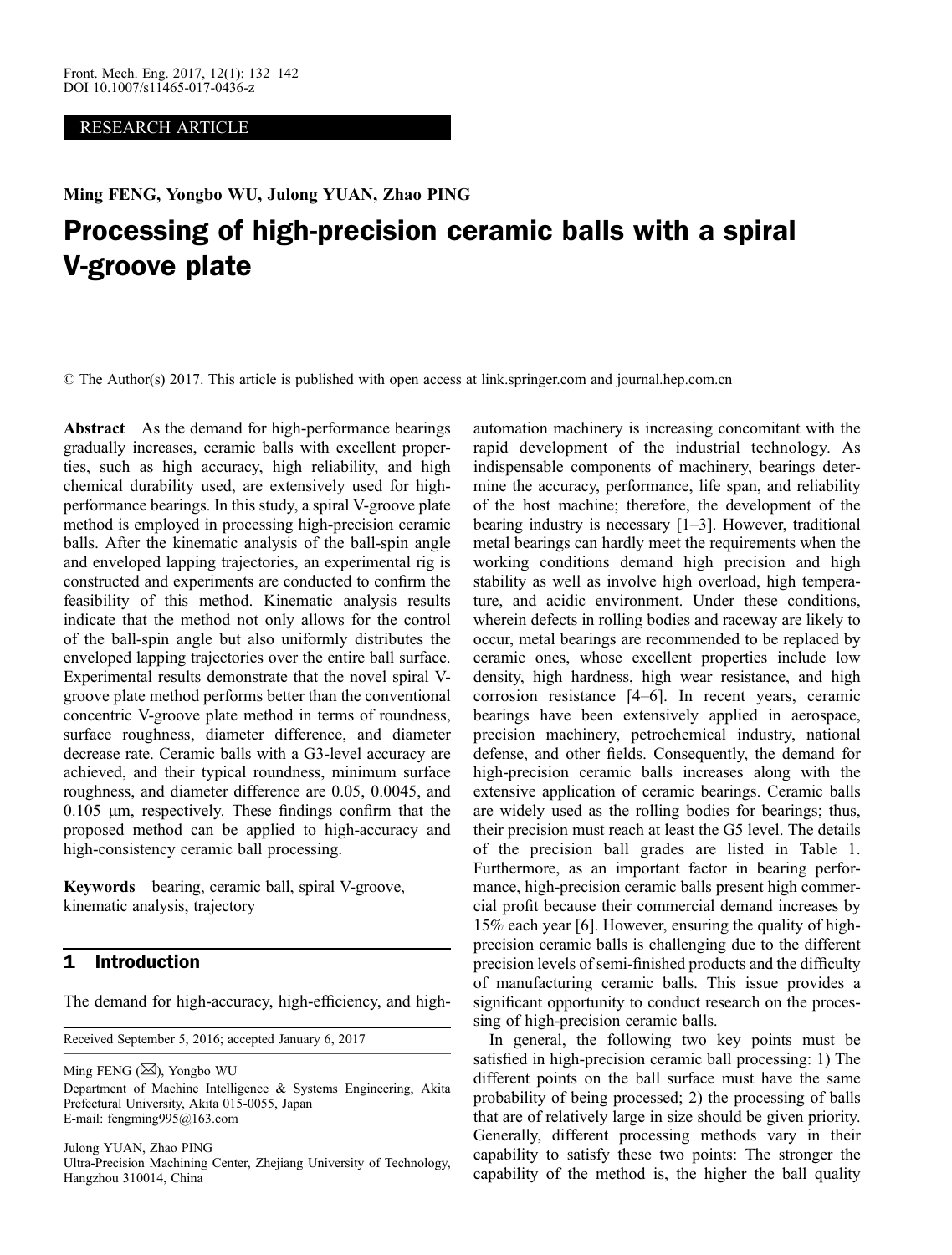| TAVIC 1<br>TTCCISIOII DAII Stailuarus |                                                   |                            |                           |  |  |  |  |  |
|---------------------------------------|---------------------------------------------------|----------------------------|---------------------------|--|--|--|--|--|
| Level                                 | Deviation from spherical form: Roundness/ $\mu$ m | Surface roughness/ $\mu$ m | Lot variation diameter/µm |  |  |  |  |  |
| G <sub>3</sub>                        | $_{0.08}$                                         | 0.012                      | 0.13                      |  |  |  |  |  |
| G <sub>5</sub>                        | 0.13                                              | 0.020                      | 0.25                      |  |  |  |  |  |
|                                       |                                                   |                            |                           |  |  |  |  |  |

G10 0.25 0.25 0.50

Table 1 Precision ball standards

becomes. In other words, the processing method significantly influences the ball quality. Currently, the traditional metal ball processing methods are mainly utilized to produce high-accuracy ceramic balls, including concentric/ eccentric V-groove plate method, controllable ball-spin angle method, and magnetic abrasive slurry processing method. In the controllable ball-spin angle method, the Vgrooves are separate, and the sole concentric V-groove is formed by the inner and outer plates. The ball-spin angle is used to describe the self-motion behavior of the ball, and a dynamic ball-spin angle can result in an enveloped lapping trajectories over the ball surface [[7,8\]](#page-10-0).

In the concentric V-groove plate method [[9,10\]](#page-10-0), the ballspin angle is kept constant during processing, and a stirring device is utilized to realize a randomly changeable ballspin angle. The eccentric V-groove method achieves a dynamic ball-spin angle by setting an eccentric distance between the upper and lower plates [[11](#page-10-0)]. Although this technique improves ball roundness, it increases the diameter deviation and requires high installation precision of the employed machine. Controllable ball-spin angle by the separated V-groove method was proposed to control the ball-spin angle accurately. In this method, the velocity difference between the inner and outer plates are generated; however, the quantity of balls that can be simultaneously machined in a batch is limited by having only one V-groove [[12](#page-10-0)]. In the magnetic abrasive slurry processing method, a slurry produced by blending abrasives into a magnetic fluid is used to process the balls. This method considerably improves the material removal rate during processing in the given magnetic field [\[13,14\]](#page-10-0).

The processing of high-precision ceramic balls should simultaneously meet the following requirements: Largescale processing and high accuracy. In terms of processing

cost, the concentric V-groove plate method is the best method. Aside from low processing cost, it is also widely adopted because of it presents a simple mechanical structure, accommodates large-scale processing. However, its drawback is its requirement for a stirring device to change the ball-spin angle randomly for the achievement of an enveloped lapping trajectory [[15](#page-10-0)]. Zhao et al. [[16](#page-10-0)] proposed a new method that can achieve high accuracy, high consistency, circular processing, and variable ballspin angle in one cycle by substituting the concentric Vgroove plate with variable-radius V-groove plate and using a recycler for balls. This technique has been successfully applied in steel ball processing. However, only few studies on ceramic ball processing have been conducted using this new method. In this study, we draw on the method of Zhao et al. [\[16\]](#page-10-0) to develop a novel precision processing technique for ceramic balls. In our proposed method, a spiral V-groove plate is used to replace the concentric Vgroove plate. We conduct a kinematic analysis of the ballspin angles in two directions as well as ceramic ball processing experiments to confirm the validity of the proposed processing technique.

## 2 Ball processing with a spiral V-groove plate

Figure 1 shows the schematic diagram of the system for the proposed ball processing technique. As shown, an Archimedes spiral V-groove plate is used. The upper plate with a spiral V-groove is placed on top of the flat lower plate. In addition, a loading mechanism and a recycler are attached to the upper plate. At a certain distance to the center of the upper plate, an inclined through-hole is machined in the upper plate and used as the



Fig. 1 Ball processing with a spiral V-groove plate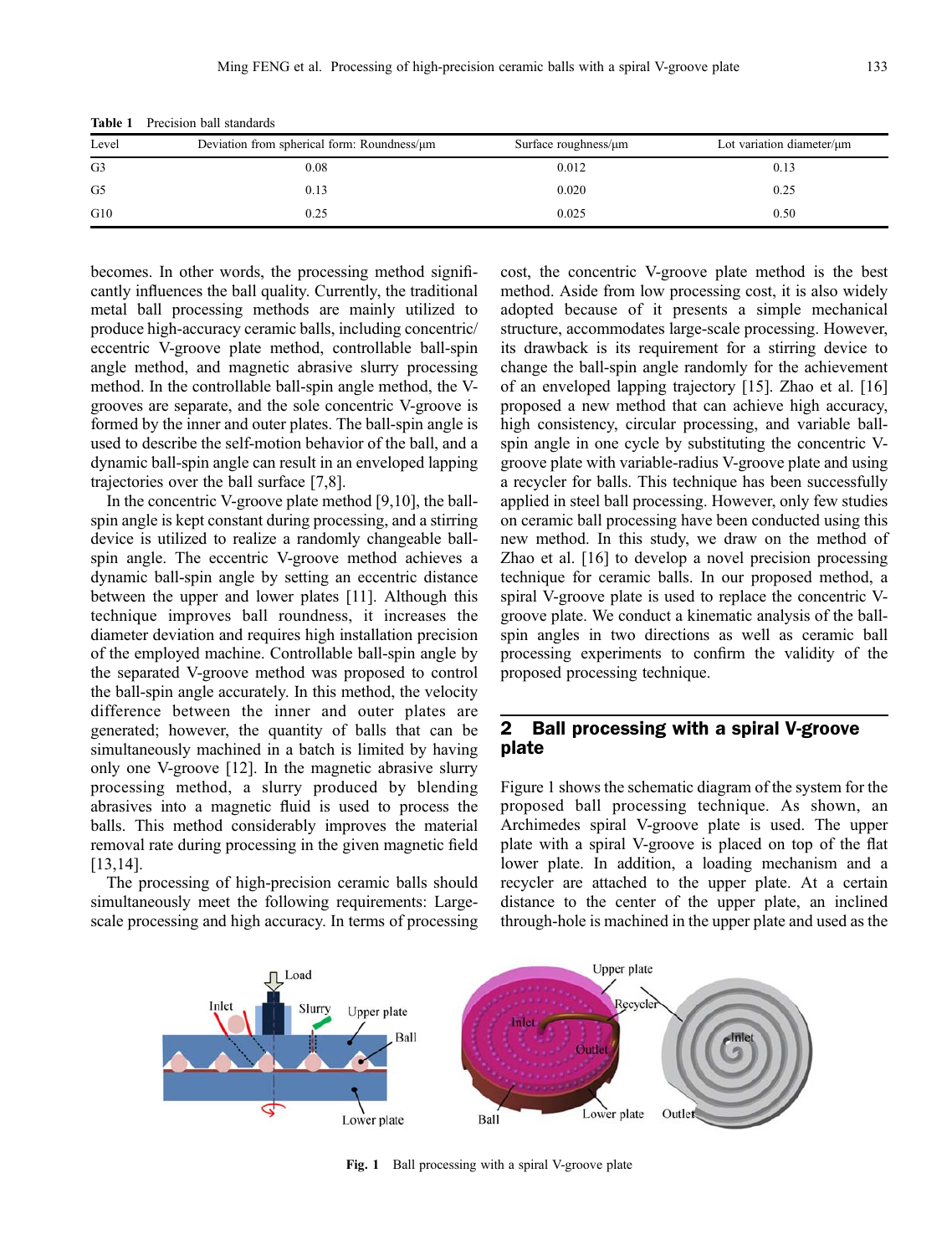inlet for the balls. The outlet is located at the edge of the lower plate. A recycler, which links the inlet to the outlet, supplies the balls to be processed through the inlet and collects the balls processed from the outlet. If necessary, the recycler is used to supply and collect the balls in the next cycle of processing. A cycle is completed when a ceramic ball passes through the inlet to the processing zone and exits the outlet. A motor supplies the power that drives the lower plate to rotate. During processing, the materials of the workpieces are removed to improve the ball roundness and surface roughness by the combined effects of loading, rotation, and slurry.

## 2.1 Ball-spin angles

Figures  $2(a)-2(d)$  show the schematics of the instantaneous geometric relationship between the ball and the plates at an arbitrary moment during processing and the kinematic analysis. On the assumption that a polar coordinate system  $RO<sub>0</sub>\varphi$  is fixed on the upper plate and the origin of which is at the center  $O_0$  of the working surface of the upper plate, the equation for the spiral that describes the motion track of the balls and the track of the V-groove simultaneously is

given by  $R = a\varphi$  ( $\varphi_0 < \varphi < \varphi_e$ ). In this equation, a is a constant, and  $\varphi_0$  and  $\varphi_e$  represent the polar angles determining the initial and end points of the spiral, respectively (Fig. 2(a)). When  $\varphi$  is equal to 0, the ball enters the processing zone from the center of the upper plate. As  $\varphi$  increases, the ball moves forward along the spiral. As shown in Figs. 2(a) and 2(b), the upper and lower plates are installed concentrically, that is, Point  $O_0$  and the center Point O of the working surface of the lower plate are on the same vertical line. A is the contact point of the ball with the lower plate, whereas  $B$  and  $C$  are contact points of the ball both sides of the V-groove with the angles of  $\alpha$  and  $\beta$  on the upper plate. In Fig. 2(a),  $\rho_A$ ,  $\rho_B$ , and  $\rho_C$  are the curve radii of the spiral tracks at contact Points A, B, and C, respectively;  $P_A$ ,  $P_B$ , and  $P_C$  are the centers of the curve radii  $\rho_A$ ,  $\rho_B$ , and  $\rho_C$ , respectively.

A rectangular coordinate system XYZ is fixed on the ball with a radius of  $r<sub>b</sub>$ , and the origin of this coordinate system is located at the geometric center  $O<sub>b</sub>$  of the ball, as shown in Fig. 2(c). In the same figure,  $\Omega_{\rm s}$  denotes the ball-spin angular speed vector, which is divided into two vectors, namely,  $\Omega_{\rm b}$  and  $\Omega_{\rm g}$  in XY-plane and Z-axis, respectively. The angles between  $\Omega_{\rm b}$  and the X-axis and between  $\Omega_{\rm g}$  and



Fig. 2 Schematics of the geometric relationship between the ball and plates and the kinematic analysis. (a) The major view of geometric relationship between the ball and plates; (b) the side view of geometric relationship between the ball and plates; (c) the coordinate for defining ball-spin angular speed vectors; (d) velocity analysis of different points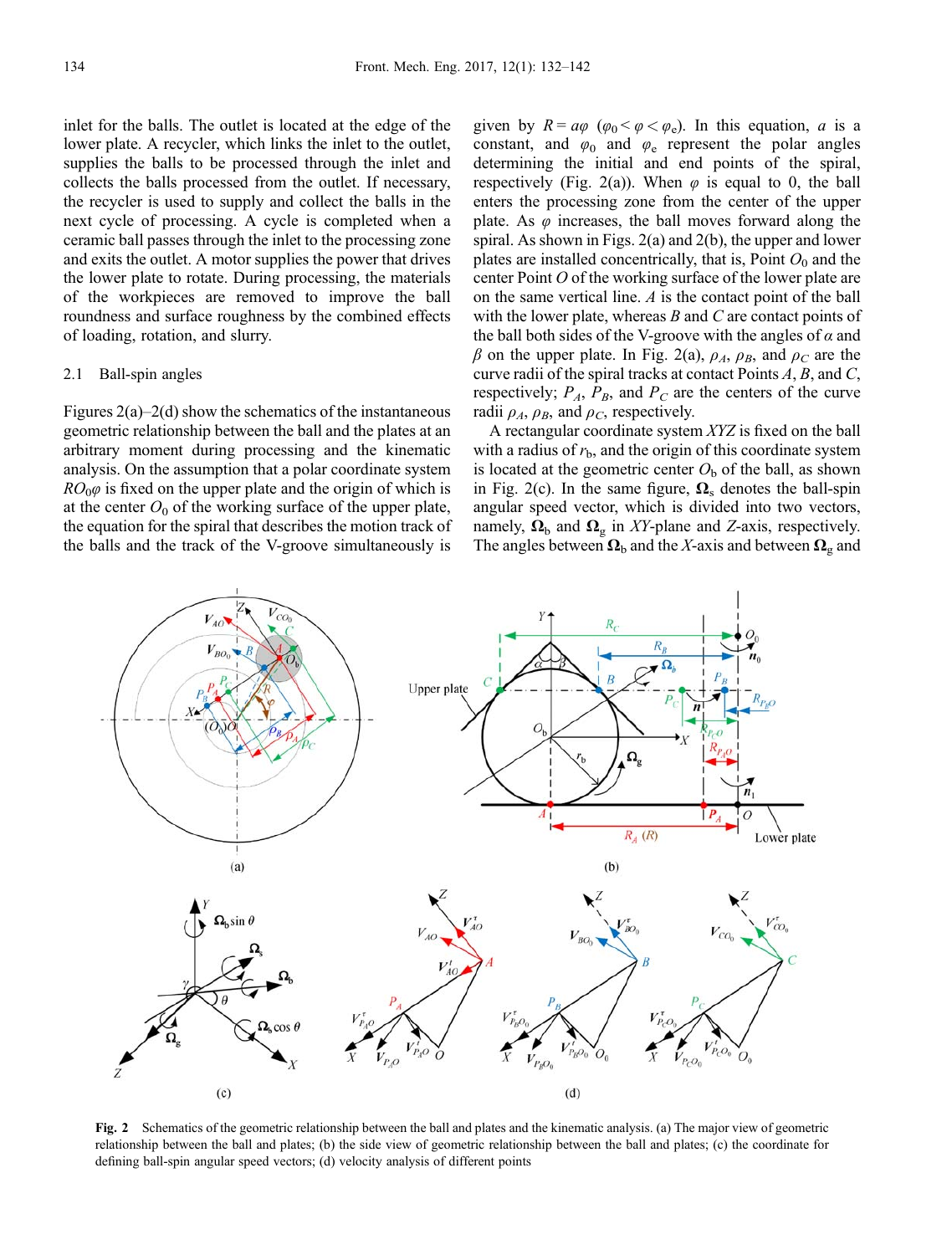$\Omega_s$  are denoted by  $\theta$  and  $\gamma$ , which are regarded as the ballspin angles. Moreover, the angular rotation speeds of the ball around X-, Y-, and Z-axes are given by  $\Omega_b \cos \theta$ ,  $\Omega_{\rm b}$ sin $\theta$ , and  $\Omega_{\rm g}$ , respectively. The angular rotation speeds of the upper and lower plates are denoted by  $n_0$  and  $n_1$ , respectively. The angular rotation speed of the geometric center of the ball around the axis that is vertical to the lower plate and intersects the lower plate at Point  $P_A$  is denoted by *n*. The distance between Points *A* and *O* is  $R_A$ , and the distances of Points B and C to Point  $O_0$  are  $R_B$  and  $R_C$ , respectively. The velocities of Points  $A$ ,  $B$ , and  $C$  and those of  $P_A$ ,  $P_B$ , and  $P_C$  can be divided into two components in the  $X$ - and  $Z$ -axes, respectively, as shown in Fig. 2(d). The following assumptions of pure rolling motion are considered in the analysis:

1) The pushing and impact forces between balls are ignored;

2) The slide motions between the balls and plates are disregarded;

3) All the components are regarded as rigid bodies.

Subsequently, the velocity balance equations are obtained as follows:

$$
\begin{cases}\n\overline{V^{\tau}{}_{^{AP_{A}}}} = \overline{V^{\tau}{}_{^{AO_{b}}}} + \overline{V^{\tau}{}_{^{O_{b}}O}} - \overline{V^{\tau}{}_{^{PA}O}} \\
\overline{V^{\tau}{}_{^{BP_{B}}}} = \overline{V^{\tau}{}_{^{BO_{b}}}} + \overline{V^{\tau}{}_{^{O_{b}O}}} - \overline{V^{\tau}{}_{^{PA}O}} \\
\overline{V^{\tau}{}_{^{CP}C}} = \overline{V^{\tau}{}_{^{CO_{b}}}} + \overline{V^{\tau}{}_{^{O_{b}O}}} - \overline{V^{\tau}{}_{^{PO}O}} \\
\overline{V^{\tau}{}_{^{AP_{A}}}} = \overline{V^{\prime}{}_{^{AO}}}} + \overline{V^{\prime}{}_{^{O_{b}O}}} - \overline{V^{\tau}{}_{^{PA}O}}\n\end{cases}
$$

The absolute velocity of the ball center point  $O<sub>b</sub>$  can be expressed by  $V_{O_bO} = R_A n_1$ ; thus, the projection velocities along the X- and Z-axes are  $V_{O_bO}^t = R_A n_1 \sin(\angle P_A A O)$ <br>and  $V_t^t = R_t n_2 \cos(\angle P_A A O)$  respectively. The absoand  $V_{Q_0O}^{\tau} = R_A n_1 \cos(\angle P_A A O)$ , respectively. The abso-<br>lute velocity expression of Point *P* is  $V_{Q_0} = P_{Q_0}$  is thus lute velocity expression of Point  $P_A$  is  $V_{P_AO} = R_{P_A} n_1$ ; thus, its projection velocities along the X- and Z-axes are  $V_{P_{A}O}^{t}$ =  $R_{P_A}$ **n**<sub>1</sub>sin ( $\angle AP_AO$ ) and  $V_{P_AO}^{\tau} = R_{P_A}$ **n**<sub>1</sub>cos ( $\angle AP_AO$ ),<br>respectively. **O**, induced relative velocity of Points 4 to  $\Omega$ . respectively.  $\Omega_{\rm b}$  induced relative velocity of Points A to  $O_{\rm b}$ is  $\overline{V_{AO_b}^{\tau}}$ , and the relative velocity caused by  $\Omega_{\rm g}$  is  $\overline{V_{AO_b}^{\tau}}$ ;  $V_{AP_A}^{\dagger} = \rho_A n$ , and  $V_{AP_A}^{\dagger} = 0$ . By the way,  $n_0$ ,  $n_1$  represent<br>the appeler grood of upper and lower plote and n is the the angular speed of upper and lower plate and  $\boldsymbol{n}$  is the revolution speed of the ball. Subsequently, the same definitions are applied to the rest of the contact points. Finally, the equations are deduced on the basis of the velocity balance equations and given by

$$
\begin{cases}\n\rho_A \mathbf{n} = r_{\rm b} \Omega_{\rm b} \cos \theta + R_A \mathbf{n}_1 \cos (\angle P_A A O) \\
+ R_{P_A O} \mathbf{n}_1 \cos (\angle A P_A O) \\
\rho_B \mathbf{n} = -r_{\rm b} \Omega_{\rm b} \sin (\beta - \theta) + R_B \mathbf{n}_0 \cos (\angle P_B B O) \\
+ R_{P_B O} \mathbf{n}_0 \cos (\angle B P_B O) \\
\rho_C \mathbf{n} = -r_{\rm b} \Omega_{\rm b} \sin (\alpha + \theta) + R_C \mathbf{n}_0 \cos (\angle P_C CO) \\
+ R_{P_C O} \mathbf{n}_0 \cos (\angle CP_C O) \\
0 = r_{\rm b} \Omega_g + R_A \mathbf{n}_1 \sin (\angle P_A A O) - R_{P_A O} \mathbf{n}_1 \sin (\angle A P_A O)\n\end{cases} (1)
$$

During this process, the upper plate is fixed; thus,  $n_0=0$ , and  $\alpha$  is equal to  $\beta$ . The relationships between the parameters in Eq. (1) are defined by the following equations:

1) Curve radius

$$
\rho_C = r_b \cos \alpha + \rho_A,\tag{2}
$$

$$
\rho_B = \rho_A - r_b \cos \beta. \tag{3}
$$

2) Angles

$$
\cos(\angle P_A A O) = \frac{\rho_A^2 + R_A^2 - P_A O^2}{2 \rho_A R_A},
$$
 (4)

$$
\cos(\angle AP_A O) = \frac{\rho_A^2 - R_A^2 + P_A O^2}{2 \rho_A R_{P_A O}}.
$$
 (5)

Substituting Eqs.  $(2)$ – $(5)$  into Eq.  $(1)$  yields the following kinematic equations:

$$
\begin{cases}\n\theta = \arctan \frac{r_b \sin \alpha}{\rho_A} \\
\Omega_b = -\frac{R_A n_1 \cos(\angle O_A A O) + R_{P_A O} n_1 \cos(\angle A O_A O)}{r_b \cos \theta (\sin \alpha + 1)} \\
n = \frac{(R_A n_1 \cos(\angle O_A A O) + R_{P_A O} n_1 \cos(\angle A O_A O)) \sin \alpha}{\rho_A (\sin \alpha + 1)} \\
\Omega_g = \frac{-R_A n_1 \sin(\angle O_A A O) + R_{P_A O} n_1 \sin(\angle A O_A O)}{r_b}\n\end{cases} (6)
$$

Subsequently, the angle  $\gamma$  is obtained and represented by

$$
\gamma = \arctan \frac{\Omega_b}{\Omega_g} = \arctan \frac{R_A \cos(\angle O_A AO) + R_{P_A O} \cos(\angle AO_A O)}{(-R_A \sin(\angle O_A AO) + R_{P_A O} \sin(\angle AO_A O)) \cos \theta (\sin \alpha + 1)}.
$$
(7)

$$
\rho_A = \frac{(1+\varphi^2)^{3/2}}{2+\varphi^2},\tag{8}
$$

According to Eq. (6) the curve radius  $\rho_A$  and the distance of  $P_A$  to O are required to obtain the ball-spin angles. Both of these parameters can be obtained by the following equations [[17](#page-10-0)]: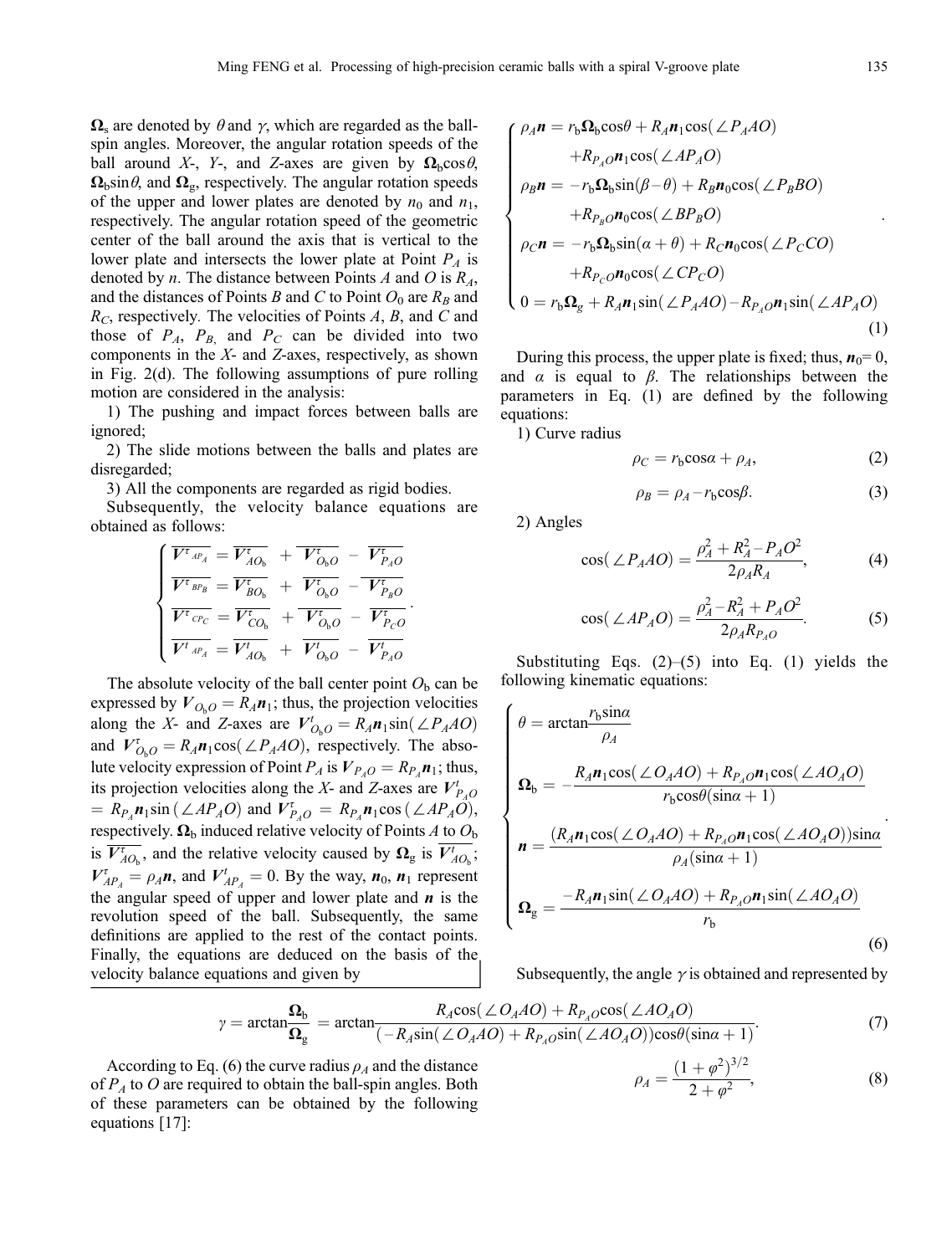$$
R_{P_A O} = \left\| \frac{Re^{i\varphi} + e^{-i\varphi} R^2 (a - R)}{R^2 + 2a^2} \right\|.
$$
 (9)

Finally, the numerical solution of the spin angles can be performed using the given values of some parameters. The simulation results are presented and discussed in Section 2.3.

#### 2.2 Enveloped lapping trajectories

The ball-spin angles have been obtained in the previous section. In this section, the method by which to calculate the trajectories of contact Points  $A$ ,  $B$ , and  $C$  during processing is explained. The initial coordinates of Points  $A$ processing is explained. The initial coordinates of Points A,<br>B and C are  $(0 - r_1, 0)$  ( $r_1 \cos \alpha$ ,  $r_2 \sin \alpha$ , 0) and  $(-r_1 \cos \beta)$ B, and C are  $(0, -r_b, 0)$ ,  $(r_b \cos \alpha, r_b \sin \alpha, 0)$ , and  $(-r_b \cos \beta,$  $r<sub>b</sub>sinβ$ , 0), in the rectangular coordinate system XYZ, respectively. They are transformed into the new coordinates  $N_A$ ,  $N_B$ , and  $N_C$ , which are expressed as follows:

$$
\begin{cases}\nN_A = [0, -r_b, 0]^T \\
N_B = [r_b \cos \alpha, r_b \sin \alpha, 0]^T \\
N_C = [-r_b \cos \beta, r_b \sin \beta, 0]^T\n\end{cases} (10)
$$

In addition, the rotation angle expressions are as follows:

$$
\begin{cases}\n\overline{\zeta}_x(i+1) = \zeta_x(i) + \overline{\zeta}_x(i) \\
\overline{\zeta}_y(i+1) = \zeta_y(i) + \overline{\zeta}_y(i), \\
\overline{\zeta}_z(i+1) = \zeta_z(i) + \overline{\zeta}_z(i)\n\end{cases}
$$
\n(11)

where *i* is the serial number of sampling time,  $\overline{\zeta_x}(i+1)$  is the next value of the rotation angle  $\overline{\zeta_x}(i)$ , and  $\zeta_x(i)$  is the increment of the rotation angle at the current moment. The same explanation applies to the rest. The value of the increment is obtained as follows:

$$
\begin{cases}\n\zeta_x(i) = |\mathbf{\Omega}_b \cos \theta(i)| \Delta t \\
\zeta_y(i) = |\mathbf{\Omega}_b \sin \theta(i)| \Delta t, \\
\zeta_z(i) = |\mathbf{\Omega}_g| \Delta t\n\end{cases}
$$
\n(12)

where  $\Delta t$  is the step interval calculated by

$$
\Delta t = \frac{\varphi(i+1) - \varphi(i)}{n(i)}.
$$
\n(13)

The rotational coordinate transformation matrix around each axis is expressed as

$$
\begin{cases}\nX_{\text{rot}} = \begin{bmatrix}\n1 & 0 & 0 \\
0 & \cos\bar{\zeta}_x(i+1) & -\sin\bar{\zeta}_x(i+1) \\
0 & -\sin\bar{\zeta}_x(i+1) & \cos\bar{\zeta}_x(i+1)\n\end{bmatrix} \\
Y_{\text{rot}} = \begin{bmatrix}\n\cos\bar{\zeta}_y(i+1) & 0 & \sin\bar{\zeta}_y(i+1) \\
0 & 1 & 0 \\
-\sin\bar{\zeta}_y(i+1) & 0 & -\cos\bar{\zeta}_y(i+1)\n\end{bmatrix}.\n\end{cases}
$$
\n
$$
Z_{\text{rot}} = \begin{bmatrix}\n\cos\bar{\zeta}_z(i+1) & -\sin\bar{\zeta}_z(i+1) & 0 \\
\sin\bar{\zeta}_z(i+1) & \cos\bar{\zeta}_z(i+1) & 0 \\
0 & 0 & 1\n\end{bmatrix}
$$

Finally, the coordinates of the contact points at each step interval can be calculated by

$$
\begin{cases}\nN_A(i+1) = Y_{\text{rot}} X_{\text{rot}} Z_{\text{rot}} N_A(i) \\
N_B(i+1) = Y_{\text{rot}} X_{\text{rot}} Z_{\text{rot}} N_B(i) . \\
N_C(i+1) = Y_{\text{rot}} X_{\text{rot}} Z_{\text{rot}} N_C(i)\n\end{cases}
$$
\n(15)

The coordinates of the contact points are obtained and transformed from rectangular coordinates to spherical coordinates by using the above calculation. The trajectories of the contact points are subsequently deduced.

#### 2.3 Analysis results and discussion

In practice,  $r<sub>b</sub>$  and  $\alpha$  are constant; thus, the  $\theta$  value based on the  $\theta$  expression in Eq. (6) only varies with the curve radius  $\rho_A$ , whose values differ across different positions along the track of the spiral V-groove. In other words,  $\theta$  can be controlled by the curve radius. By contrast,  $\gamma$  (Eq. (7)) depends on several variable parameters, and its control is relatively complex compared with  $\theta$ .

The ball-spin angles  $\theta$  and  $\gamma$  and the enveloped lapping trajectories are obtained using Eqs.  $(10)$ – $(15)$  and the processing parameters listed in Table 2. For comparison, the ball-spin angle and enveloped lapping trajectories in the conventional concentric V-groove method are also obtained using Eq.  $(16)$  [[18](#page-10-0)] and Eqs.  $(10)$ – $(15)$ , respectively. The stop conditions applied to end the simulation for the concentric V-groove plate and the spiral V-groove plate are  $\varphi = 2\pi$  (one revolution) and  $\varphi = 18\pi$ 

Table 2 Processing parameters for kinematic analysis

| Plate                     | Track of V-groove                       | Ball diameter/mm | $\alpha = \beta$ /rad | Rotation speed/ $(r \cdot min^{-1})$ | Stop condition    |
|---------------------------|-----------------------------------------|------------------|-----------------------|--------------------------------------|-------------------|
| Concentric V-groove plate | $R = 100 (0 < \varphi < 2\pi)$          |                  | $\pi$ /4              | $n_0=0$ , $n_1=45$                   | $\varphi = 2\pi$  |
| Spiral V-groove plate     | $R = 1.82\varphi (0 < \varphi < 18\pi)$ |                  | $\pi$ /4              | $n_0=0$ , $n_1=45$                   | $\varphi = 18\pi$ |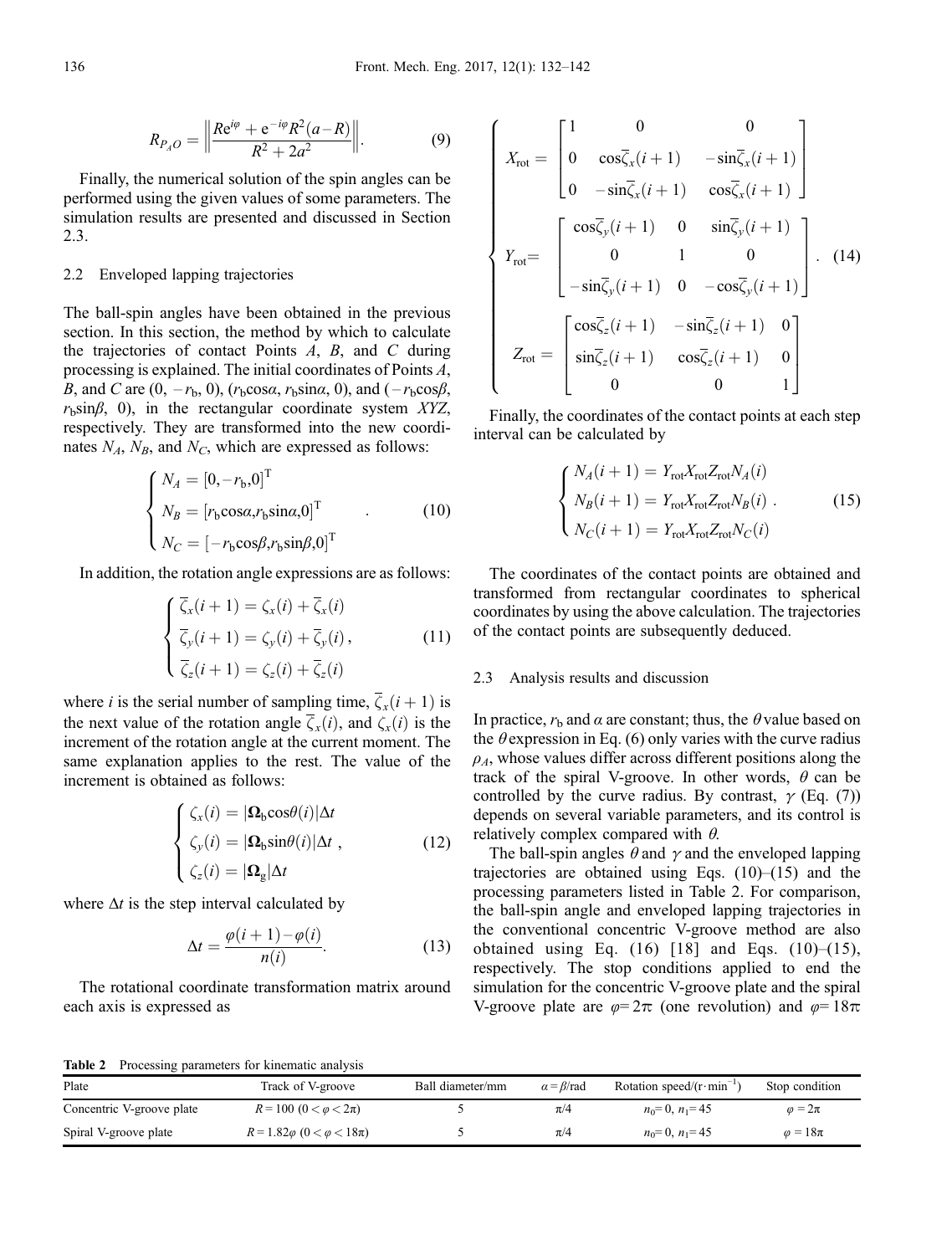(ball exits from the outlet), respectively.

$$
\theta = \arctan\left(\frac{r_b}{R_A}\sin\alpha\right),\tag{16}
$$

where the  $R_A$  is the radius of a circle along the tip of the concentric V-groove.

Figures 3(a) and 3(b) show that the obtained ball-spin angle and enveloped lapping trajectories in the conventional concentric V-groove plate method, respectively. In Fig. 3(b), the enveloped lapping trajectories of contact Points A, B, C are color coded in red, green, and blue, respectively. The ball-spin angle remains the same during processing because the V-groove radius is constant at  $R_A$ (Eq. (16)) and the trajectory of each contact point is round. These results demonstrate that the ball-spin angle behaves invariably at 2.4°, and the enveloped lapping trajectories are only three circles over the ball surface, confirming that a stirring device is essential for ball processing in the conventional concentric V-groove plate method for the uniform distribution of the enveloped lapping trajectories over the entire ball surface.

Figures 4(a) and 4(b) show the theoretically obtained two ball-spin angles and enveloped lapping trajectories in the spiral V-groove plate method, respectively. As shown in Fig. 4(a),  $\theta$  initially rapidly decreases from 90 $\degree$  to 10 $\degree$ within a short processing time and subsequently slightly changes. The ball-spin angle  $\gamma$  varies between  $-90^{\circ}$  and 90° at the beginning and then almost remained constant at around 82°. For the enveloped lapping trajectories of contact Points  $A$ ,  $B$ , and  $C$ , Fig. 4(b) shows that the lapping trajectories can uniformly envelope the entire ball surface in only one cycle. Thus, this new method generally has the capacity to control the ball-spin angle and uniformly envelope the entire ball surface with the lapping trajectories in only one cycle.

## 3 Experiments

#### 3.1 Experimental rig, conditions, and procedure

An experimental rig was constructed by replacing the concentric V-groove plate with a spiral V-groove plate and attaching a cycler onto the existing concentric V-groove plate-type ball-processing machine, as shown in Fig. 5(a). This experimental rig is used to confirm the kinematic analysis in the previous section and validate the performance of the new method in the precision processing of ceramic balls. In this study, two rounds of experiments were designed and conducted on the constructed rig. The first test was conducted to validate the new method, in which the spiral V-groove with the following track expression was used:

$$
R = 1.82\varphi \ (7\pi \leq \varphi \leq 14\pi). \tag{17}
$$

Figure 5(b) presents a picture of the spiral V-groove plate, which was made from cast iron. It was 300 mm in diameter and 30 mm in thickness. The V-groove had an 8 mm width, 8 mm depth, and 45°  $\alpha$  and  $\beta$  angles. For comparison, experiments were also performed using a concentric V-groove plate (Fig. 5(c)) with V-grooves that are same in structure and dimensions as those on the spiral V-groove plate. However, unlike in the spiral V-groove plate method, in which the V-groove plate was used as the upper plate, the V-groove plate was used as the lower plate, and a hole was created in the upper plate for the artificial stirring of the ball-spin angle in the concentric V-groove plate method.

The second round of experiments were conducted to elucidate the potential of the new method for the highaccuracy processing of ceramic balls. In this round, the spiral V-groove with the following track equation was utilized:



Fig. 3 Ball-spin angle and enveloped lapping trajectories in the conventional concentric V-groove plate method. (a) Ball-spin angle; (b) enveloped lapping trajectories (the enveloped lapping trajectories of contact Points A, B, and C are color coded in red, green, and blue, respectively)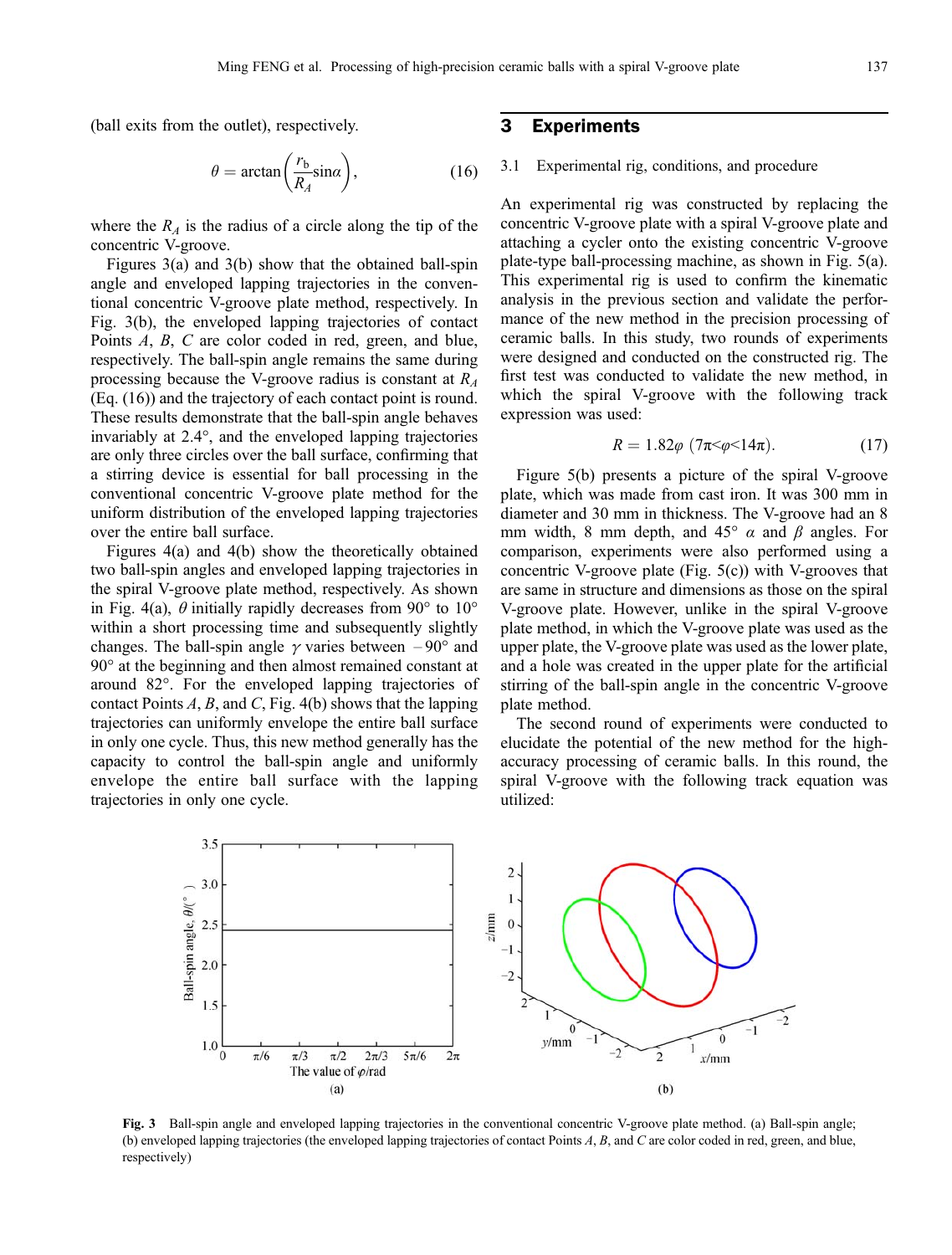

Fig. 4 Ball-spin angle and enveloped lapping trajectories in the spiral V-groove plate method. (a) Ball-spin angle; (b) enveloped lapping trajectories



Fig. 5 Experimental rig and V-groove plates. (a) Experimental rig; (b) spiral V-groove plate; (c) concentric V-groove plate

$$
R = 1.82\varphi (5\pi < \varphi < 14\pi). \tag{18}
$$

The V-groove had a 6 mm width, 6 mm depth, and  $45^\circ \alpha$ and  $\beta$  angles. As previously mentioned, a lower  $\varphi$  initial value can attain greater magnitude of ball-spin angle variation. However, currently, the initial value of  $\varphi$  cannot be set to 0 due to the limitation of mechanical structure. Thus, in the second round, the initial value of  $\varphi$  was set to  $5\pi$ , which is smaller than that in the first round, to achieve higher-accuracy balls.

In the first round, silicon nitride ceramic balls were used as the workpieces. The original accuracy of the used balls met the G16–G20 standards. Figures 6(a)–6(c) respectively present the initial roundness, surface roughness, and diameter of the 10 balls randomly collected from 300 raw silicon nitride ceramic balls utilized in the second round of experiments. The mean values of the roundness, surface roughness, and diameter were 0.38 μm,  $Ra$  0.035 μm, and 4.7636 mm, respectively. Table 3 lists the experimental conditions. In the second round of experiments, three lapping steps, namely, coarse, middle, and fine, were performed in succession. Coarse lapping was conducted to achieve high material removal for improved roundness.

Middle lapping was performed to ensure roundness and improve surface roughness. Fine lapping was conducted to eliminate surface defects and achieve high surface roughness. After each step, the 10 balls were randomly collected from the processed ones and then washed by ultrasonic cleaning, and their roundness, surface roughness, and diameter were subsequently measured.

#### 3.2 Experimental results and discussion

Figures 7(a)–7(c) present the measured roundness values, surface roughness values, and diameters of the 10 balls, respectively, in the first round of experiments. The balls processed using the spiral V-groove plate method exhibited higher accuracy than those processed by the concentric Vgroove plate method. The final mean values of the roundness and surface roughness achieved by the spiral V-groove plate method were lower by approximately 20% and 22%, respectively, than those by the concentric Vgroove plate method. Furthermore, the diameter deviation achieved by the spiral V-groove plate method was  $0.000073 = \vert 6.731100 - 6.731173 \vert$ , which was lower by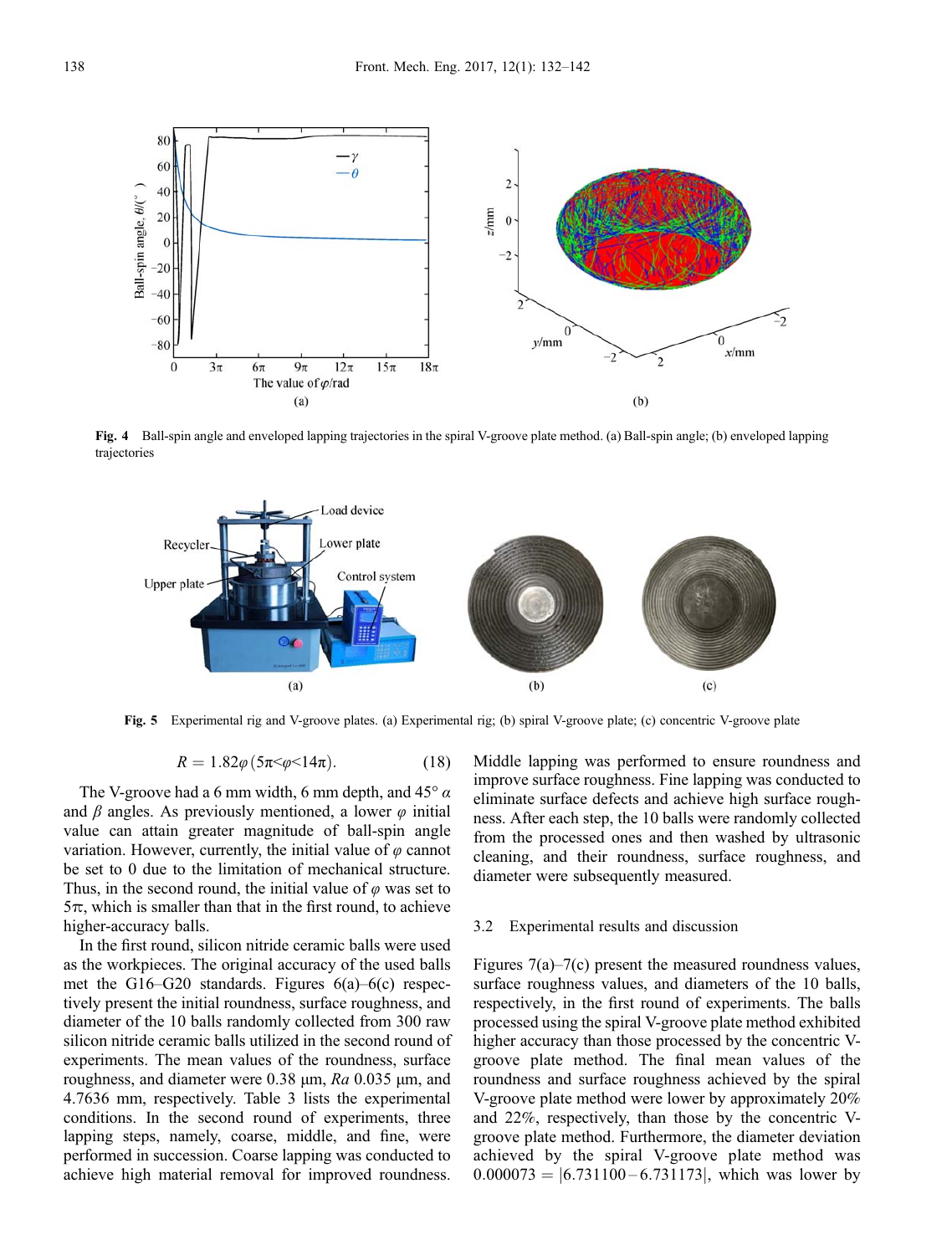





approximately 38% than that by the concentric V-groove plate method  $0.00012 = |6.73116 - 6.73128|$ . This result may be attributed to the fact that the ball moves for a considerably longer distance along the spiral V-groove in

Table 3 Experimental conditions



Fig. 7 Roundness, surface roughness, and diameters of the balls after the first round of processing. (a) Roundness; (b) surface roughness; (c) ball diameter

one cycle of the spiral V-groove plate method. Thus, material removal was relatively higher in this method compared with that in the concentric V-groove plate

| Round        | Lapping step | Abrasive               | Base solution | Concentration/(wt. $%$ ) | Load/N | Lower plate rotation speed/ $(r \cdot min$ | Time/h |
|--------------|--------------|------------------------|---------------|--------------------------|--------|--------------------------------------------|--------|
| First round  |              | W3.5 diamond           | Kerosene      |                          | 150    |                                            |        |
| Second round | Coarse       | W <sub>2</sub> diamond | Kerosene      |                          | 600    | 30                                         |        |
|              | Middle       | W1 diamond             | Kerosene      | 10                       | 300    | 20                                         |        |
|              | Fine         | W0.5 diamond           | Kerosene      |                          | 150    |                                            |        |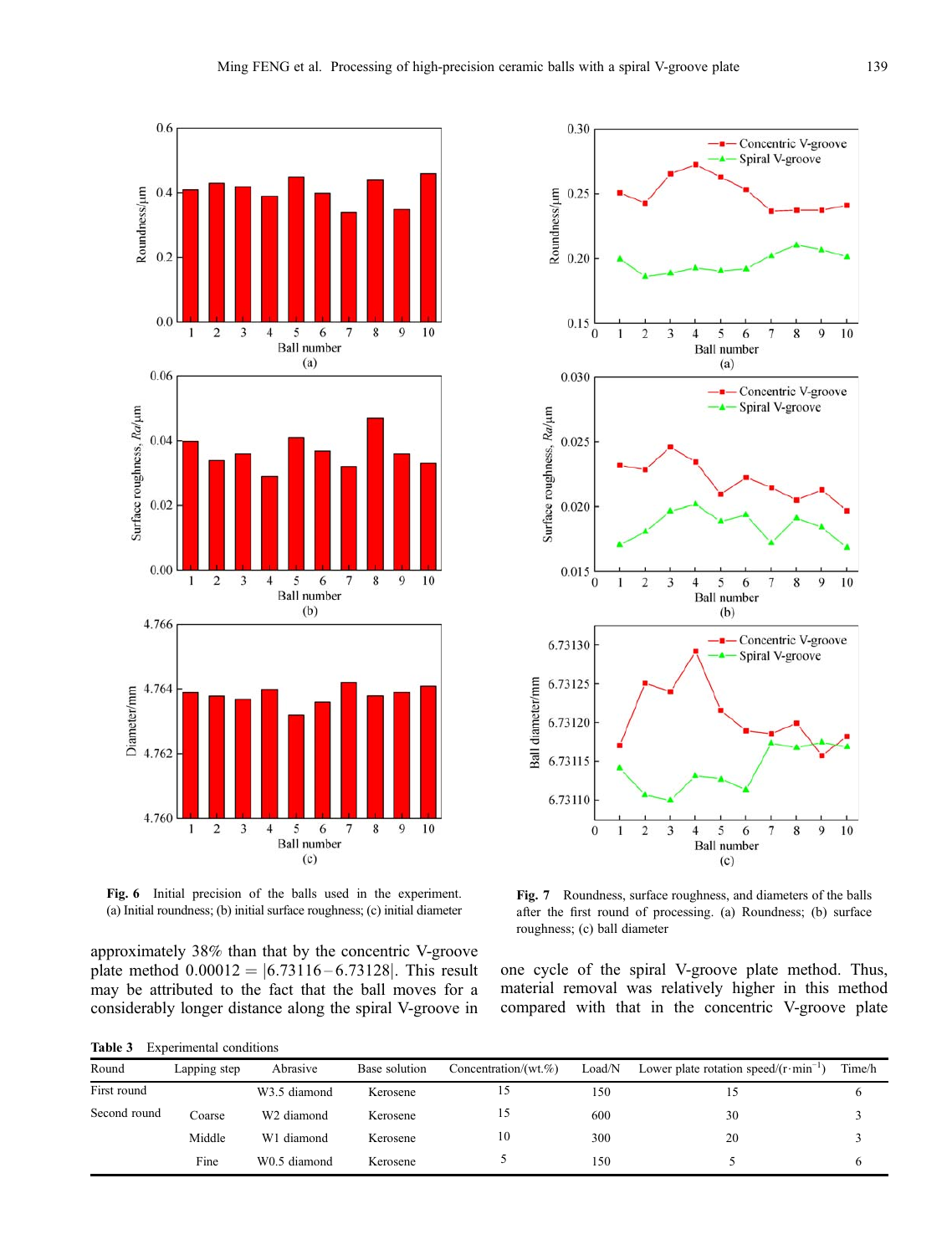

Fig. 8 (a) Roundness, (b) surface roughness, (c) diameters, (d) diameter differences and diameter decrease rates of the balls after the second round of processing

method. These results validated the performance of the new method in ceramic ball processing and demonstrated that the new method has an advantage over the conventional concentric V-groove plate method in terms of processing accuracy.

Figures  $8(a) - 8(d)$  show the roundness values, surface roughness values, diameters, and diameter decrease rates of the 10 randomly collected balls after different lapping steps in the second round of experiments. As shown in Fig. 8(a), the average value of roundness after coarse lapping was approximately 0.18 µm, reaching the G10 level. After the middle and fine lapping, the average values of roundness improved to 0.1 and 0.07 µm, respectively. The roundness of the vast majority of balls reached the G3 level. In the first two lapping steps, the process parameters were set for the primary goal of removing the material of the workpieces. Consequently, the defects on the ball surface, such as scratches and microcracks, were generated, resulting in higher roughness values. Through fine lapping, most defects were eliminated to a certain extent, and the roundness was subsequently improved.

Figure 8(b) shows that the mean roughness after coarse lapping was approximately 0.025 µm; thus, the G10 level

requirement was met. The lapping load on a single ball was 2 N in this step, the abrasives completely contacted with the ball to increase the cutting depth. As a result of the high rotation speed of the lower plate, the increased cutting frequency of the abrasives increased the material removal rate. However, balls are prone to slip and collide in this situation. Thus, surface defects occurred, and surface roughness consequently increased. In middle lapping, the average value of surface roughness decreased to 0.014 μm as the abrasive size and concentration as well as the load and lower plate speed are altered. After fine lapping, the average value of the surface roughness was further improved to less than 0.0075 μm, and the minimum value was 0.0045 μm.

10

 $0.15$ 

o.<br>
Co.<br>
Diameter difference/µm<br>
Diameter difference/µm

0.00

Figures 8(c) and 8(d) present the measured ball diameters and diameter decrease rates of the 10 randomly collected balls, respectively. The diameter decrease rate is defined as the decrease in the ball diameter per hour. In addition, Fig. 8(d) also shows the diameter difference, which is the difference between the diameters of the maximum-sized ball and minimum-sized ball. Each ball experiences nearly the same situation during coarse lapping; thus, the diameter difference reached 0.12 μm,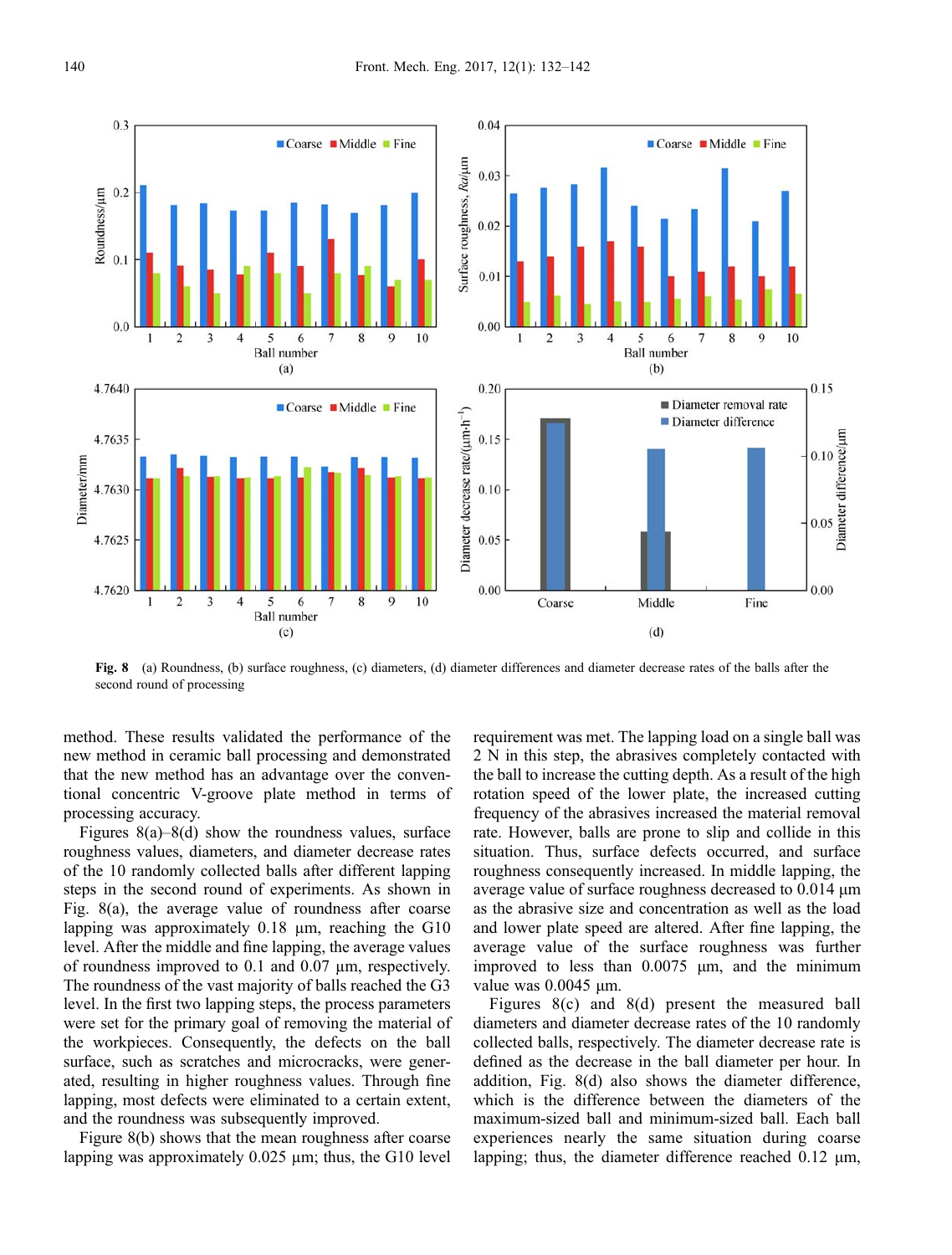

Fig. 9 Final ball appearance and measurement results of roundness and surface roughness. (a) Balls after processing; (b) typical roundness measurement result; (c) minimum surface roughness ( $Ra = 0.0045 \mu m$ )

reaching the G3 level; however, the diameter decrease rate was high. This outcome suggested that the proposed processing method can rapidly improve the ball diameter consistency. The diameter difference further decreased to 0.105 μm after fine lapping. However, little material was removed during fine lapping; thus, the ball diameters remained unchanged.

Eventually, the final roundness was maintained below  $0.09 \mu m$ , indicating that the roundness values of a majority of the balls met the accuracy requirement of the G3 level (0.08 μm). The surface roughness and diameter difference, which reflect ball lot consistency, also reached the G3 level. Figures  $9(a)-9(c)$  show the ball appearance after processing, the typical ball roundness measurement result (0.05 μm), and the typical ball surface roughness measurement result (0.0045 μm), respectively. These results demonstrated that the novel method can be applied to high-accuracy and high-consistency ceramic ball processing.

## 4 Conclusions

A spiral V-groove plate method was utilized for processing high-precision ceramic balls. After the kinematic analysis of the ball-spin angle and enveloped lapping trajectories, an experimental rig was constructed, and two rounds of experiments were conducted. The experimental results confirmed the feasibility of the novel method for processing ceramic balls. The obtained results can be summarized as follows:

1) The kinematic analysis results showed that, in the conventional concentric V-groove plate method, the ballspin angle was constant and the lapping trajectories were three concentric rings over the ball surface. By contrast, in the novel spiral V-groove plate method, the ball-spin angles were varied and controllable, and the lapping trajectories uniformly envelope the entire ball surface.

2) The first round of experiments demonstrated that the novel spiral V-groove plate method performed better than